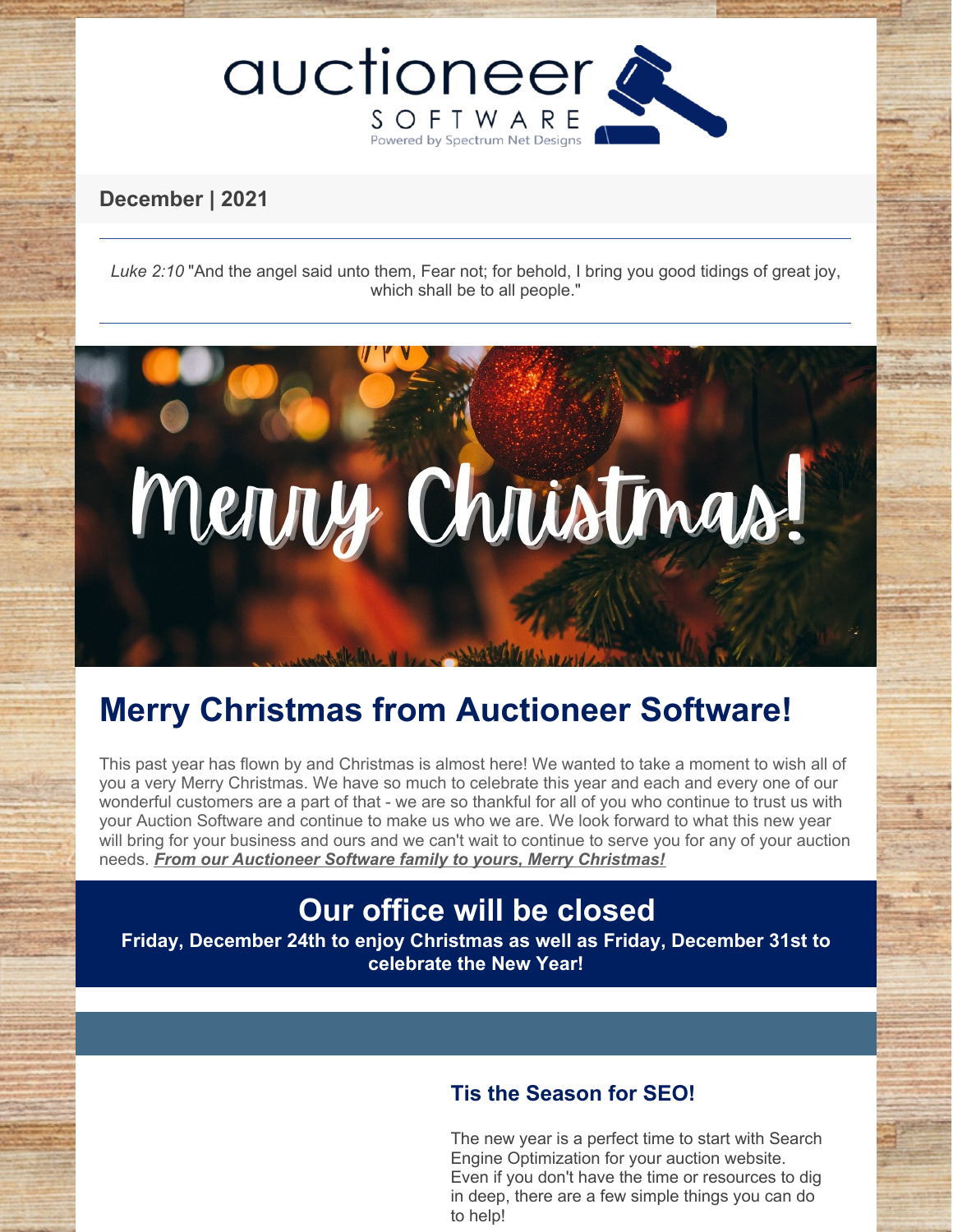

- Be sure your company information is updated and accurate on all places across the internet (Google My Business, website, social media, etc.)
- Review your listings on directory sites, such as Yelp, Yellow Pages, Angie's List, etc.

**Learn more [about](https://www.auctioneersoftware.com/auction-online-marketing/) SEO**



## **JUST IN CASE YOU MISSED IT!**